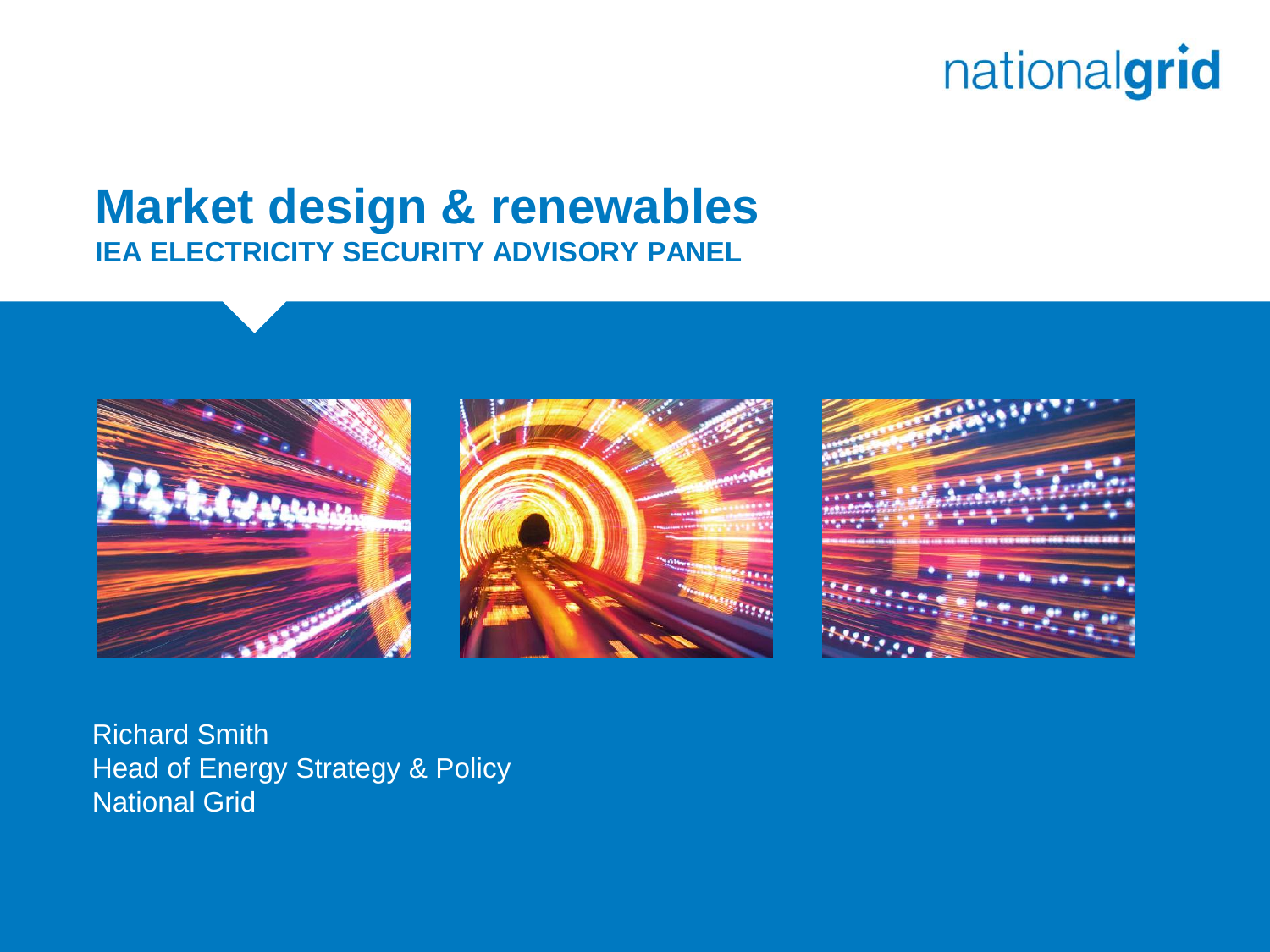### **The changing energy landscape**

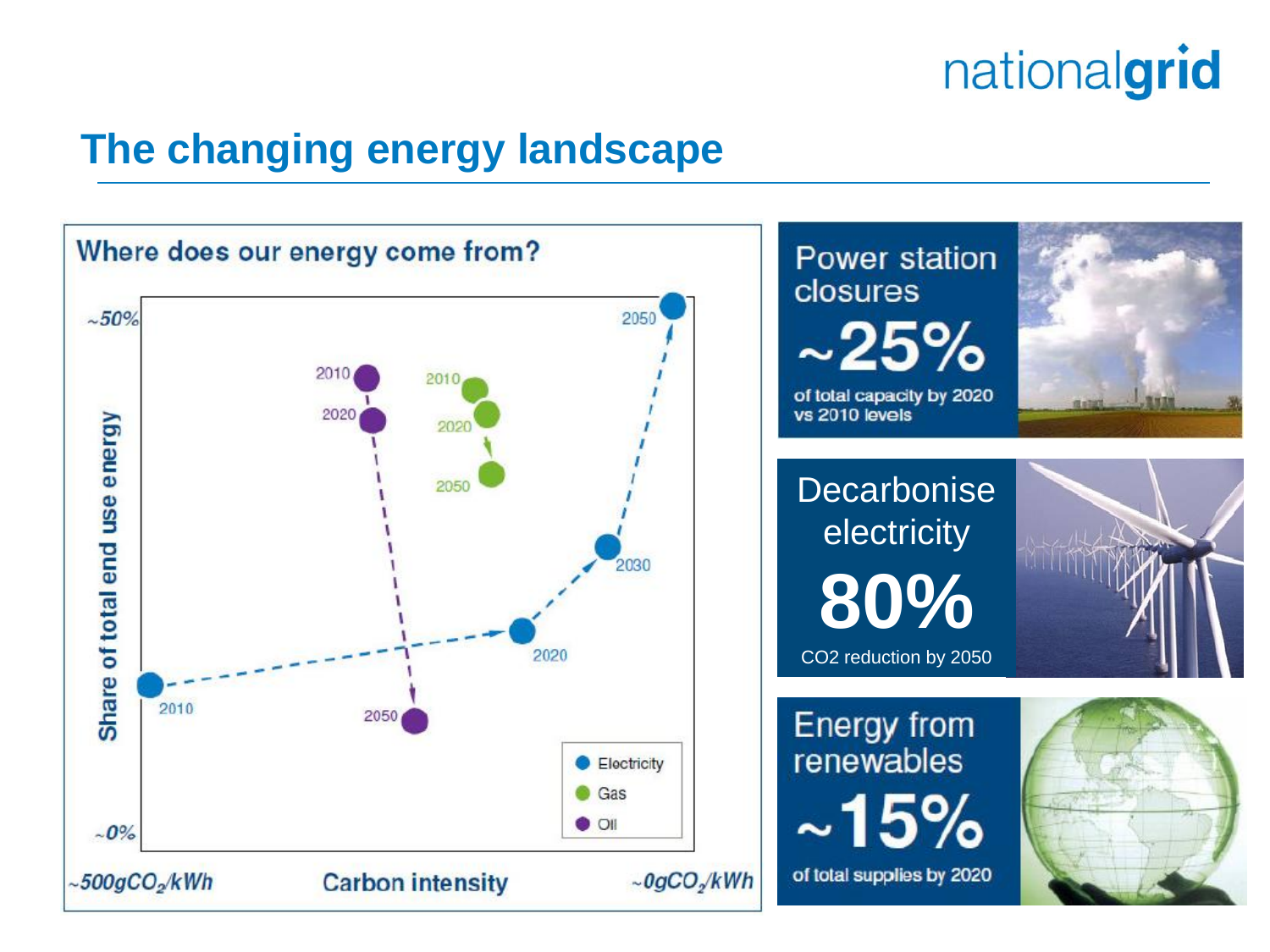#### nationalgrid **Conventional metrics no longer provide appropriate investment signals**

#### **Gross power supply capacity & demand (GW)**



*Source: National Grid's UK Future Energy Scenarios, 'Gone Green 2013', published July 2013 at www.nationalgrid.com*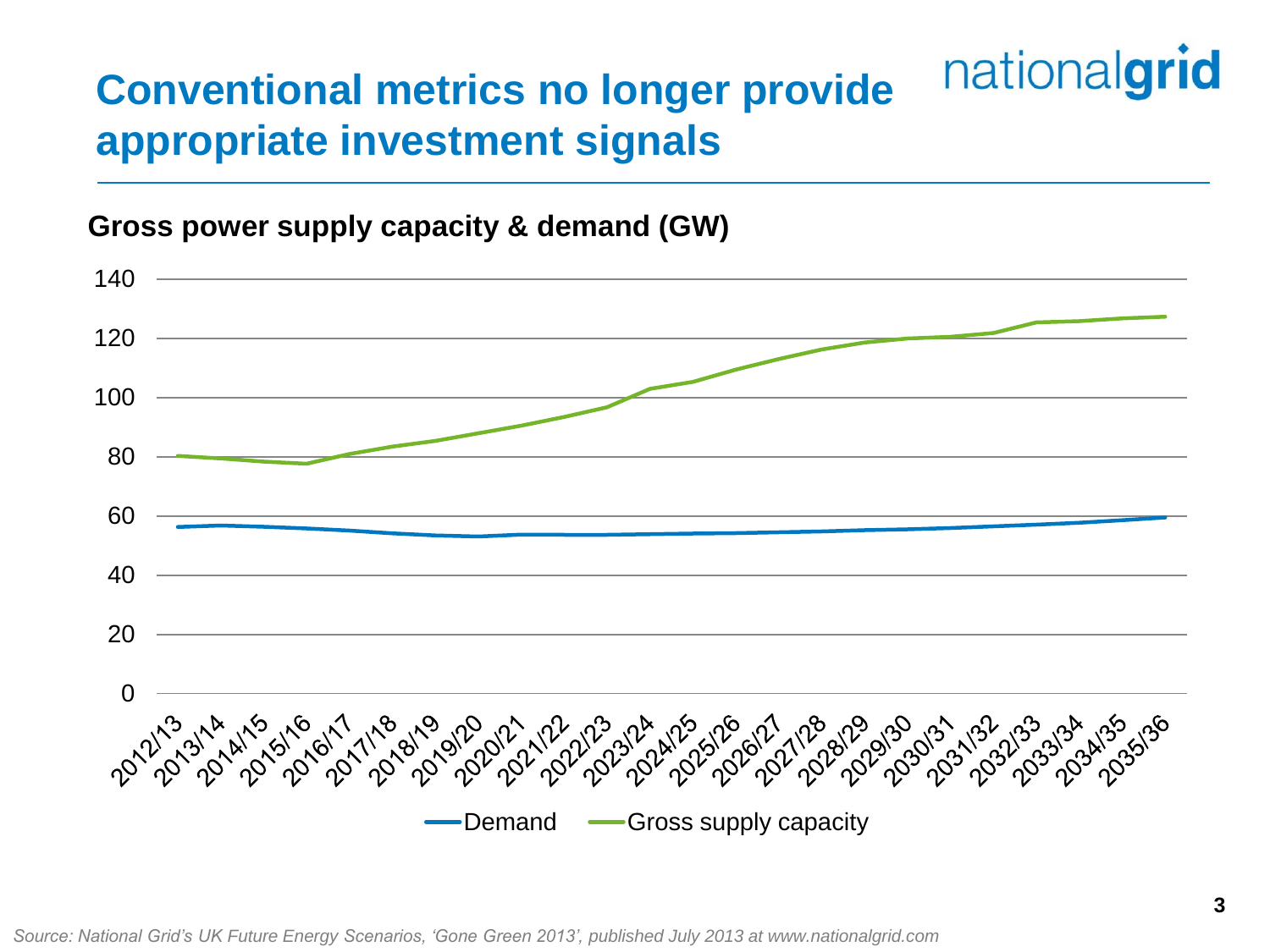### **Electricity Market Reform measures bring forward Investment**

A package of measures to…………..



Incentivise low carbon investment

nationalgrid



Manage emissions



Provide reliable and flexible security of supply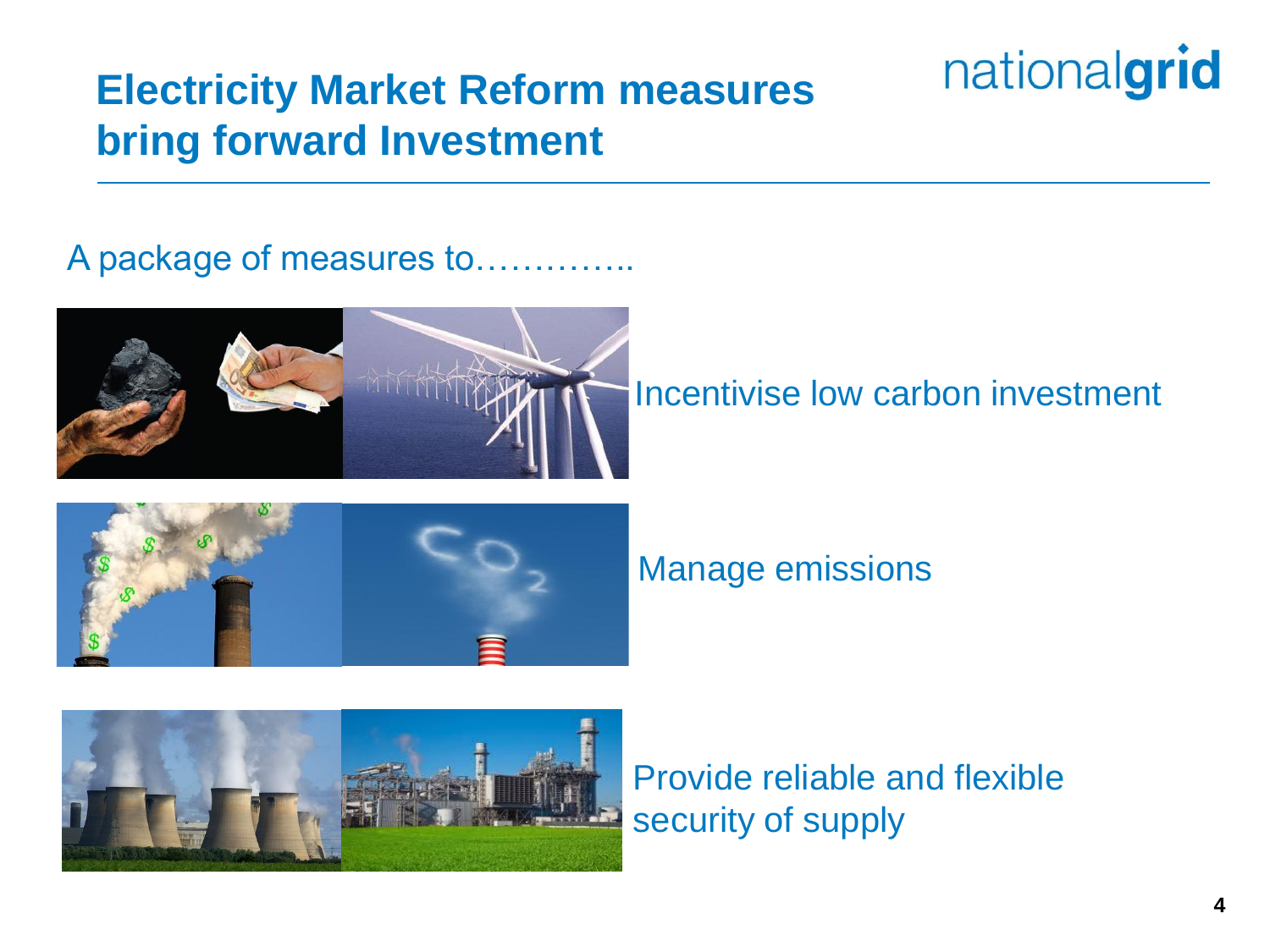### **Contract for difference framework**



- **Eligibility** 
	- Planning permission
	- Grid Connection agreement
- Allocation
	- Levy Control Framework availability
	- First come, first served
	- Allocation rounds
- Industry Concerns
	- **Levy Control Framework** Budget
	- Strike price degradation
	- Contract length
	- Project phasing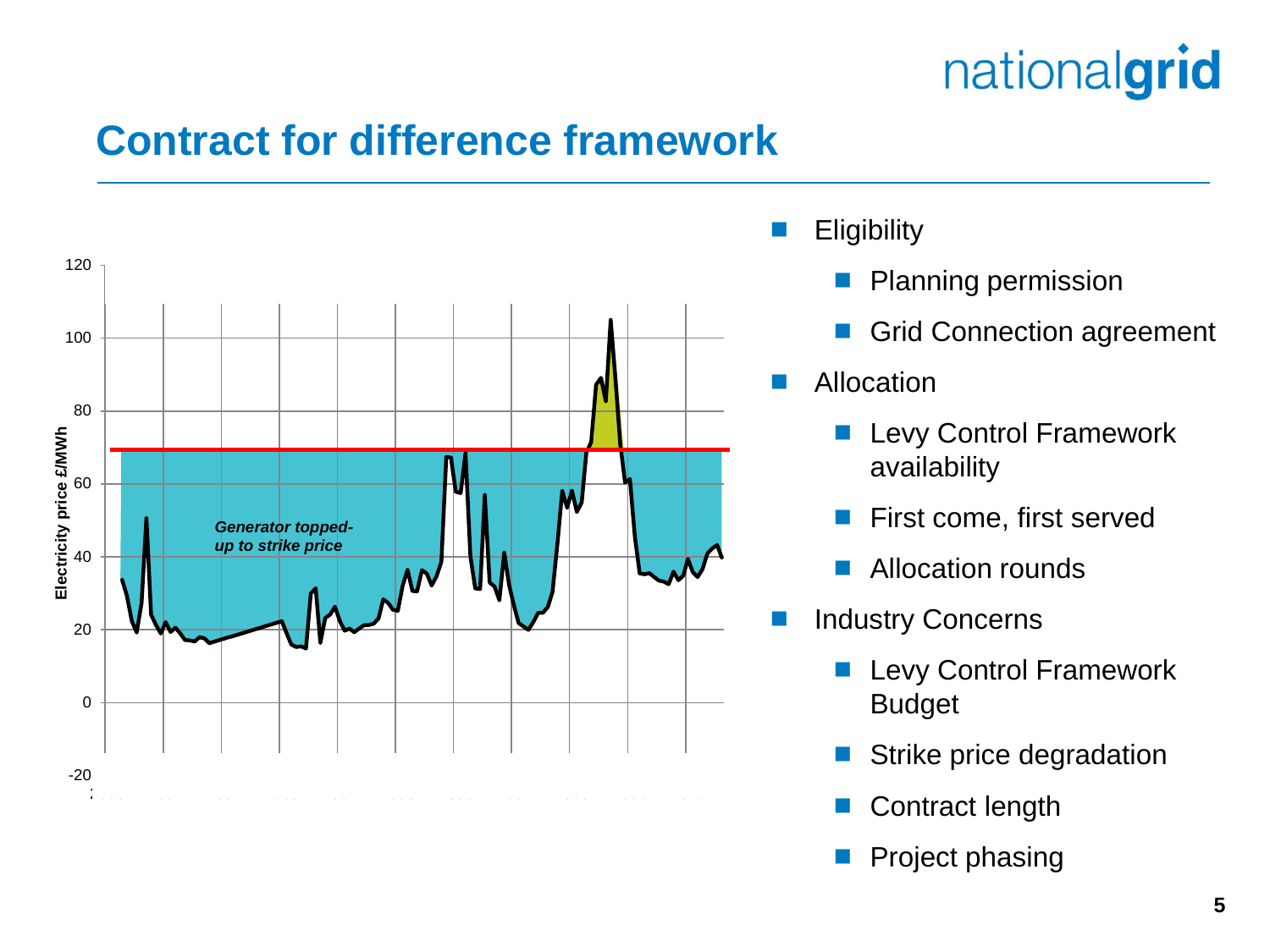### **Capacity mechanism**

#### **Loss of load expectation (hours per year)**